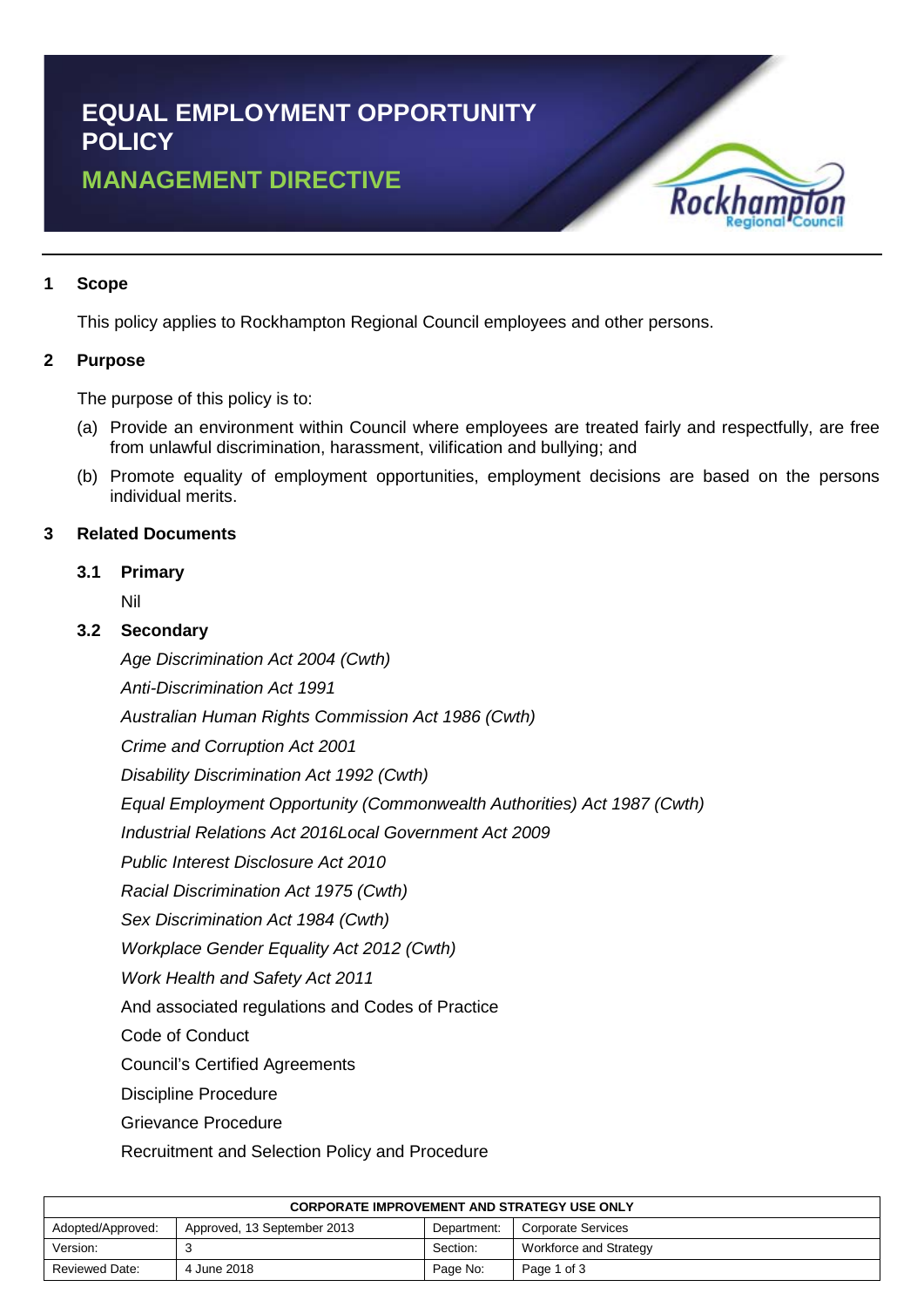Workplace Bullying, Discrimination and Sexual Harassment Policy

# **4 Definitions**

To assist in interpretation, the following definitions apply:

| <b>CEO</b>                                                                                                        | <b>Chief Executive Officer</b>                                                                                                                                                                                    |  |                    |
|-------------------------------------------------------------------------------------------------------------------|-------------------------------------------------------------------------------------------------------------------------------------------------------------------------------------------------------------------|--|--------------------|
|                                                                                                                   | A person who holds an appointment under section 194 of the Local Government<br>Act 2009. This includes a person acting in this position.                                                                          |  |                    |
| Council                                                                                                           | Rockhampton Regional Council                                                                                                                                                                                      |  |                    |
| EEO                                                                                                               | <b>Equal Employment Opportunity</b>                                                                                                                                                                               |  |                    |
| Employee                                                                                                          | Local government employee:                                                                                                                                                                                        |  |                    |
|                                                                                                                   | (a) The chief executive officer; or                                                                                                                                                                               |  |                    |
|                                                                                                                   | (b) A person holding an appointment under section 196 of the Local Government<br>Act 2009.                                                                                                                        |  |                    |
| For the purpose of this policy 'employee' also refers to:<br>Agents and contractors (including temporary);<br>(a) |                                                                                                                                                                                                                   |  |                    |
|                                                                                                                   |                                                                                                                                                                                                                   |  | (b)<br>Volunteers; |
|                                                                                                                   | Consultants;<br>(c)                                                                                                                                                                                               |  |                    |
|                                                                                                                   | Trainers; and<br>(d)                                                                                                                                                                                              |  |                    |
|                                                                                                                   | Other persons acting in a capacity where they are representing or acting as an<br>(e)<br>agent for Council.                                                                                                       |  |                    |
| Employment<br><b>Issues</b>                                                                                       | Matters pertaining to the principles of equity which do not include reasonable<br>management actions and industrial relations matters dealt with under Council's<br>Certified Agreements or relevant legislation. |  |                    |
|                                                                                                                   |                                                                                                                                                                                                                   |  |                    |

### **5 Policy Statement**

Council is committed to ensuring a workplace free of unlawful discrimination and harassment. Council will ensure in the application of all Council's policies, practices and procedures, no unlawful discrimination and harassment takes place and all employees enjoy equal access to opportunities within Council. Every person, regardless of their membership of a particular group, must be given a fair and equitable chance to compete for appointment, promotion or transfer, and to pursue their career as effectively as others.

### **5.1 EEO Principles**

The following principles of equity will be integrated into Council policies and procedures:

- (a) Fair access to Council services and programs to employees;
- (b) Fair access to educational and employment opportunities at Council;
- (c) Promotion of a work environment that is socially inclusive, values diversity and allows employees to realise their full potential without fear of discrimination or harassment;
- (d) Protection of employee human rights;
- (e) Encouraging employment and promotion from groups recognised by EEO and antidiscrimination legislation, and
- (f) Ensuring our employment practices are compliant with anti-discrimination legislation, and promoting equality and equity between employees, regardless of background; and
- (g) Managers and supervisors must ensure employees are treated equitably and in accordance with the EEO principles.

| <b>CORPORATE IMPROVEMENT &amp; STRATEGY USE ONLY</b> |                             |             |                        |  |  |
|------------------------------------------------------|-----------------------------|-------------|------------------------|--|--|
| Adopted/Approved:                                    | Approved, 13 September 2013 | Department: | Corporate Services     |  |  |
| Version:                                             |                             | Section:    | Workforce and Strategy |  |  |
| <b>Reviewed Date:</b>                                | 4 June 2018                 | Page No:    | Page 2 of 3            |  |  |